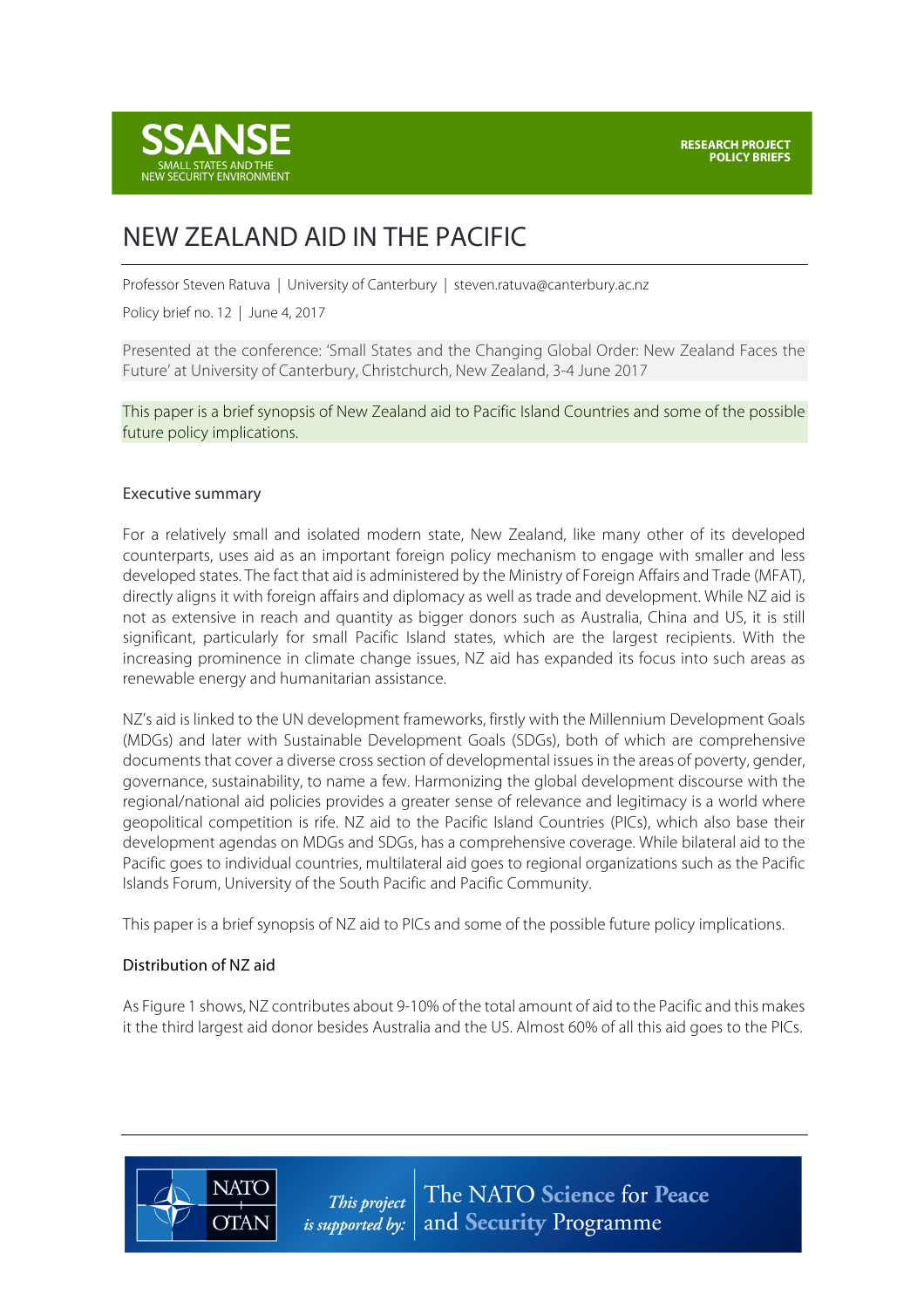

#### Figure 1: Distribution of aid to the Pacific in terms of donors

 Source: Devpolicy. 2013. "The Pacific's aid boom." http://devpolicy.org/the-pacifics-aid-boom-02092013/

Another 20% of the aid goes to multilateral organizations, 17% to Asia, 3% to Africa and 1% to Latin America and the Caribbean (see Figure 2). The significance of the Pacific to NZ cannot be overstated given that NZ is itself part of the Pacific region and the close historical, cultural and sporting ties between NZ and the region.

#### Figure 2: Where NZ's aid goes

**NATO** 

**OTAN** 



MFAT. 2015. "Where our funding goes." https://www.mfat.govt.nz/en/aid-and-development/ourapproach-to-aid/where-our-funding-goes/.

The pattern of distribution of aid per country varies (see Figure 3) considerably because of a number of factors including historical association, nature of political relationship, resourcefulness and the needs of the recipient countries.

> The NATO Science for Peace This project and Security Programme is supported by: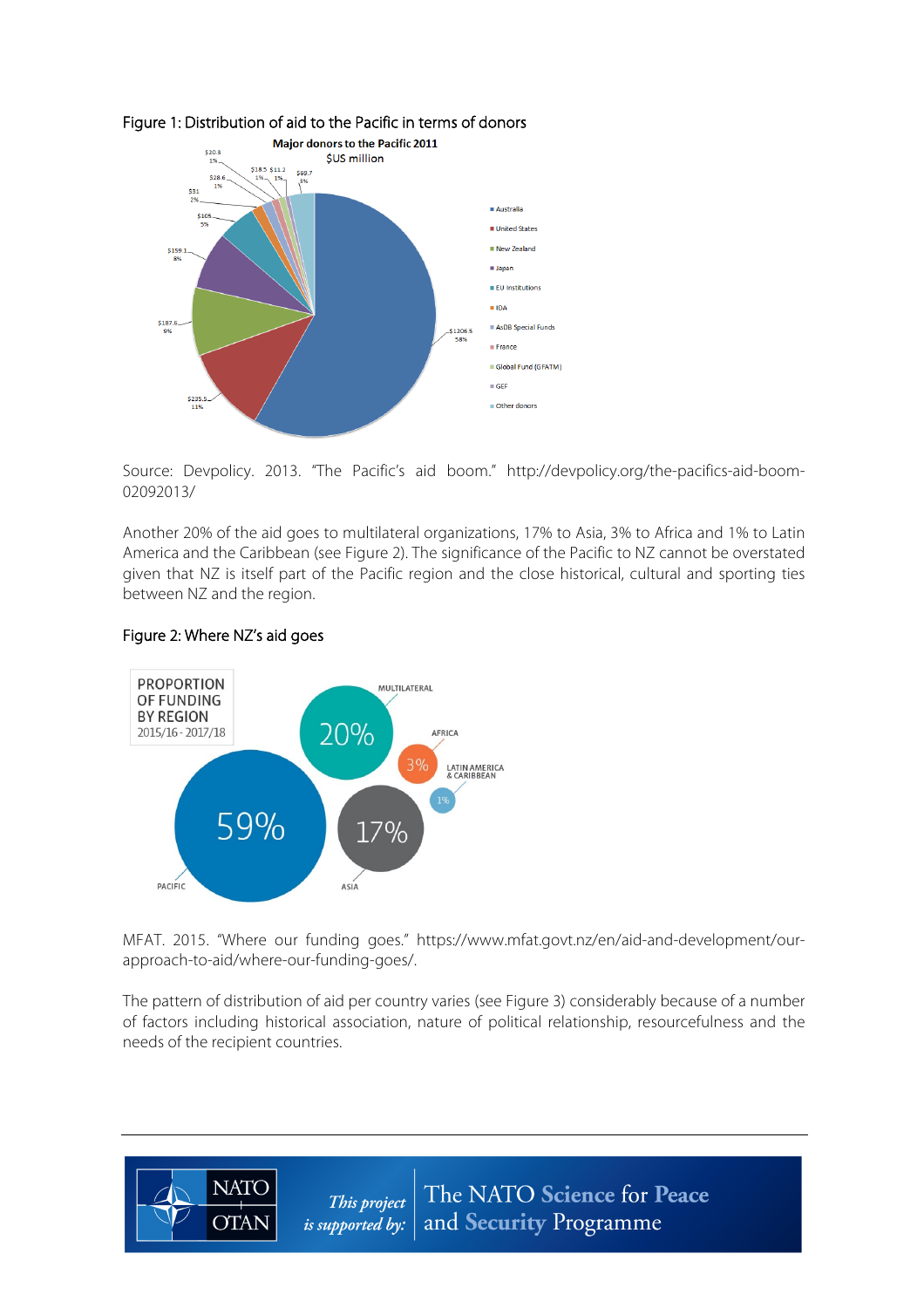### Figure 3: Map showing global distribution of NZ aid



Source: NZMFAT. 2015. Aid and development. https://www.mfat.govt.nz/en/aid-and-development/

The spread becomes more interesting if we calculate the aid received per capita. As Table 1 shows, aid per capita is highest amongst the small states to the east and reduces considerably towards the west. Niue and Tokelau are the most aid dependent while Fiji, Timor Leste and PNG are the least dependent. For many countries like Cook Is, Tonga and Samoa, which have been traditionally NZaligned and dependent, the increase in Chinse aid has provided competition as well as allow them to refocus their foreign relations as well as development strategies.

| Country         | Population | NZ Aid (\$NZ million) | Aid per capita (\$NZ) |
|-----------------|------------|-----------------------|-----------------------|
| Niue            | 1,612      | 22.5                  | 13,957                |
| Tokelau         | 1,470      | 16.3                  | 11,088                |
| Tuvalu          | 11,000     | 15                    | 1,364                 |
| Cook Is         | 21,000     | 25.2                  | 1,200                 |
| Nauru           | 10,000     | 3.1                   | 310                   |
| Tonga           | 106,170    | 22.1                  | 209                   |
| Kiribati        | 112,423    | 17.3                  | 154                   |
| Samoa           | 193,228    | 25.7                  | 133                   |
| Vanuatu         | 278,000    | 25.5                  | 92                    |
| Solomon Islands | 590,000    | 30.1                  | 51                    |
| Fiji            | 902,000    | 15.4                  | 17                    |
| Timor Leste     | 1,200,000  | 14                    | 12                    |
| <b>PNG</b>      | 8,200,000  | 27.8                  | 3                     |

#### Table 1: NZ aid per capita in the Pacific

## Types of aid

Between 2012 and 2015 New Zealand spent about \$1.5 million worth of aid for development and humanitarian purposes. The disbursement distribution in order of priority were 40% for bilateral aid, 19% multilateral aid, 18% for regional partnership, 10% for scholarships, 9% for partnerships and 4%

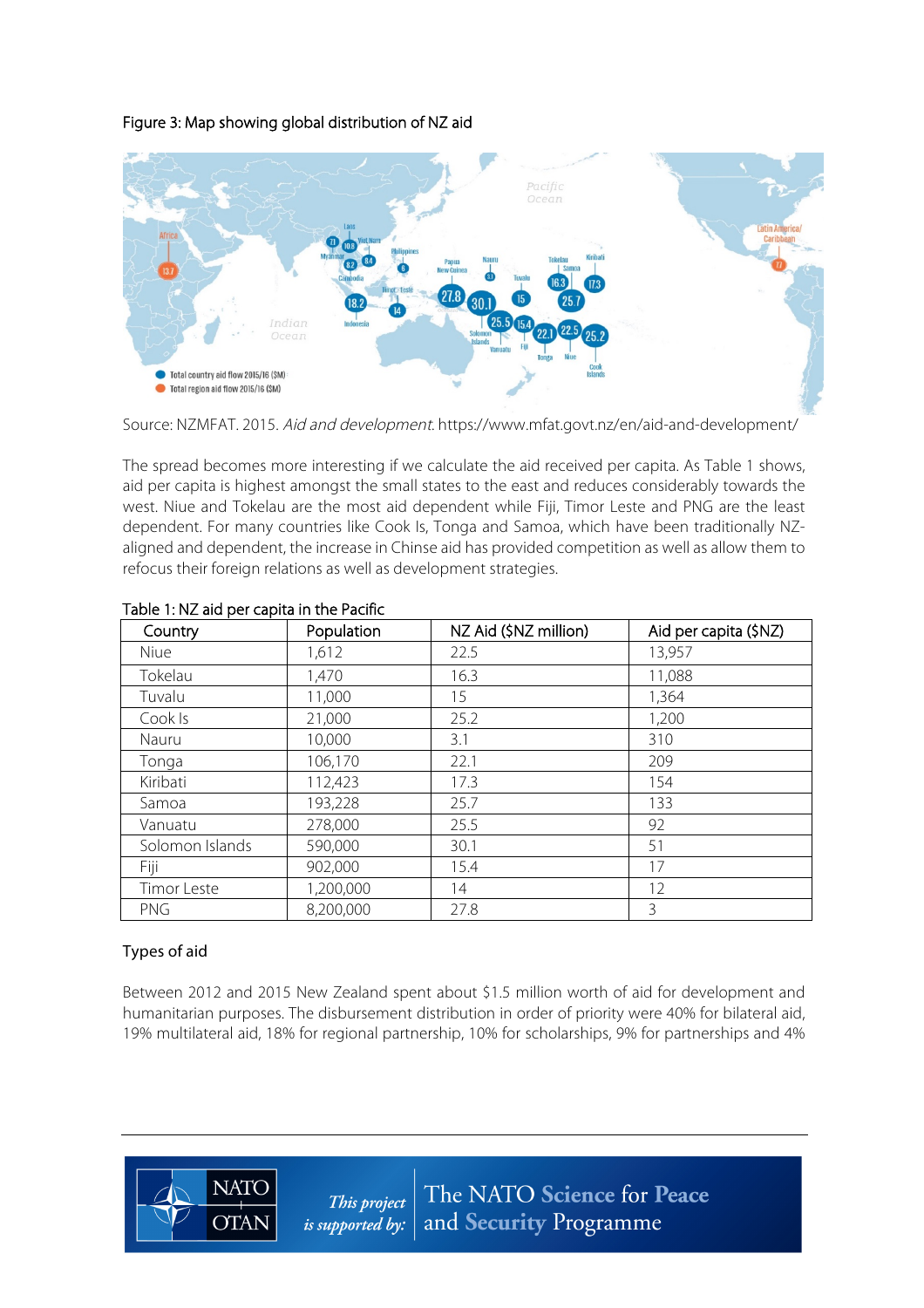for humanitarian support.<sup>1</sup> During this period, development aid is disbursed in a variety of areas including improved economic wellbeing, improved human development outcomes, improved resilience and recover from emergencies, improved governance, security and conditions for peace, improved development outcomes through strategic partnerships with others.<sup>2</sup> These broad areas covered a whole range of socio-economic activities including agriculture, fisheries, education, infrastructure, economic entrepreneurship, tourism, health, sanitation, water, housing, disaster, vulnerability, law and order, security and partnership. The coverage was comprehensive and spread out over almost every aspect of social, cultural and economic life.

Ideologically and logistically, until 2015, framing and monitoring of NZ aid was linked to the eight Millennium Development Goals (MDGs) of: eradicate poverty, achieve universal primary education, promote gender equality and empower women, reduce child mortality, improve maternal health, combat HIV/Aids, malaria and other diseases, ensure environmental sustainability and global partnership for development.<sup>3</sup> The specific assessments dealt with the categories of growth, governance and human development outcomes.4

The Strategic Plan for 2015-2019 is largely Pacific focused and based on the notion that "We share an interest with Pacific peoples in the prosperity and stability of our region."5

The main targets for aid disbursement are renewable energy, agriculture, information and communications technology, economic governance, law and justice, health, fisheries, tourism, trade and labour mobility, education, resilience and humanitarian response. These will be measured against the 17 UN Sustainable Development Goals (SDGs) which attempt to ensure that "no one is left behind."

#### Some broad comments and policy implications

The importance of the Pacific for NZ in many ways drives its aid program. NZ wants to see a stable and prosperous Pacific and its aid is a way of ensuring that this happens. However, a number of issues needs to be addressed in relation to how workable NZ's approach has been. In recent years, NZ has been very active in the region and the most high profile involvement have been in the area of disaster responses as in Vanuatu and Fiji. The humanitarian response to Fiji was also a means of mending relationship between the two countries after years of tense relations.

Most, if not all, Pacific communities have very complex socio-cultural and socio-economic systems. Many still live in semi-subsistence communities and land is largely owned by family and tribal groups. Aid needs to help unleash the innovative capacity of these communities to be empowered and selfsufficient rather than making them more and more dependent. Thorough ethnographic research into the community dynamics needs to be carried out using participatory approaches which also involve the communities. The Pacific Research Institute set up by MFAT with a consortium of universities is plausible but the focus is largely on socio-economic issues and more basic ethnographic understanding of people's views is important to avoid AUSAID's costly mistakes.

<sup>&</sup>lt;sup>4</sup> MFAT. NZ Aid program: Triennium 2012-15: 15.<br><sup>5</sup> MFAT. NZ Aid program: Triennium 2012-15: 16.



 $\overline{a}$ 

<sup>1</sup> MFAT, 2016. Development that delivers: Results achieved: NZ aid programme triennium 2012-15. Wellington: MFAT: 4

<sup>&</sup>lt;sup>2</sup> MFAT. NZ Aid program: Triennium 2012-15: 6-12.<br><sup>3</sup> UNDP. 2015. Millennium Development Goals Report. New York; UNDP.